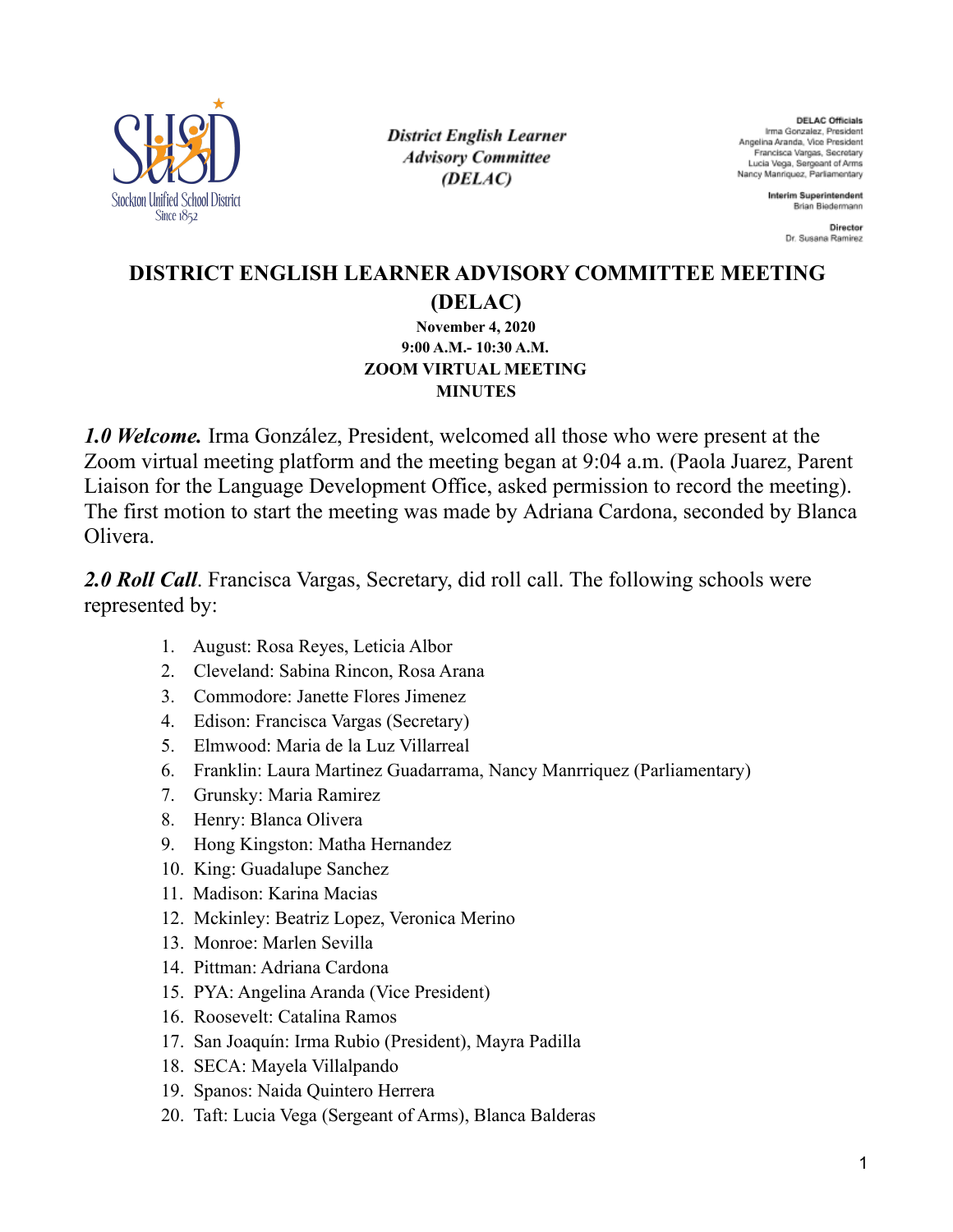- 21. Tyler: Eugenia Ponce Hernadez
- 22. Weber: Lucila Mendoza

In this meeting 22 schools were represented and 49 people were present at the virtual meeting of which 27 are members. In addition to the members and guests, we also had in attendance the staff of the Language Development Office: Maria Lazaro and Cynthia Hill Instructional Specialists, Monica Ruiz and Ofelia Muniz, Bilingual Evaluation Assistants, Carmen Lopez Lozano, Sophaline Buth, Mani Phonephacdy and Dyane Vang-Hang, Interpreters, Paola Juárez, Parent Liaison, Olivia Fernandez, Administrative Assistant and Dr. Susana Ramirez, Director. We also had the following district members join us: Dr. Connor Sloan, LCAP Director, Jose Cardenas, School Counselor Program Specialist, Olivia Diaz, ELP Coordinator for Henry Elementary and Lilian Guerra, King Elementary Assistant Principal.

# *3.0 Changes to the Agenda.* None.

*4.0- Read and Approve Minutes.* Minutes for the September 8, 2020 meeting were read and the following changes were made:

Mrs. Lucila Mendoza suggested that the number of participants be clarified

Section 2.0:

● 27 participants changed to *29*

Section 6.1:

- From: Dr. Connor Sloan, Director of LCAP, with the assistance of Dr. Susana Ramirez presented the Learning Continuity Plan and Attendance Plan, explained how the plan is a new requirement from Governor Newsom to explain how districts are addressing the impacts of COVID-19 and requested feedback from the committee.
- To: Dr. Connor Sloan, Director of LCAP *with the translation assistance* of Dr. Susana Ramirez presented the Learning Continuity Plan and Attendance Plan, explained how the *new* plan is a requirement from Governor Newsom to explain how districts are addressing the impacts of COVID-19 and requested feedback from the committee.

Section 6.2:

● Marlen Mendoza to *Marlen Sevilla*

Motion to approve minutes with the change was made by Maria Ramirez and seconded by Veronica Merino. Motion carried.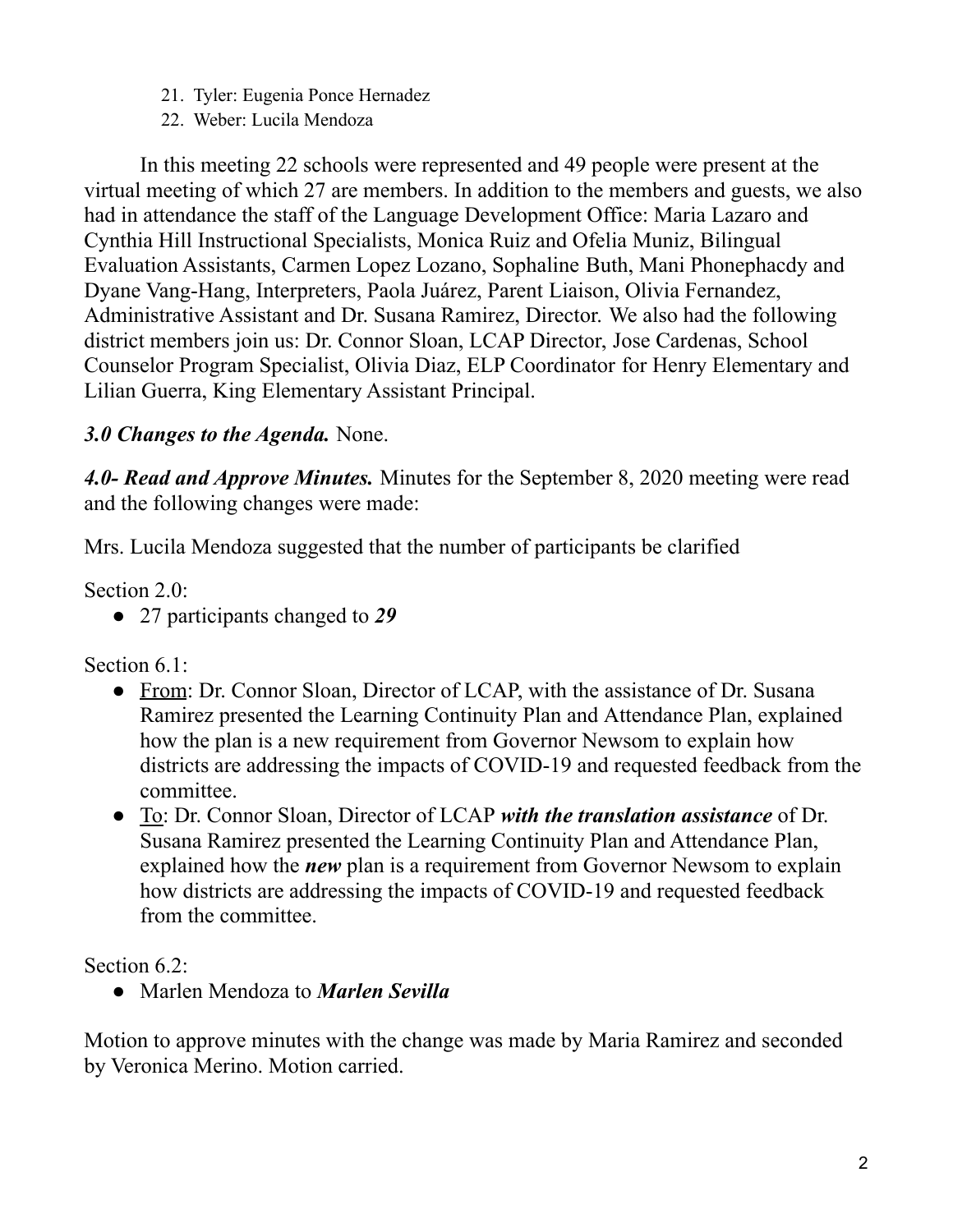### *5.0 Old Business:*

*5.1. Update on the Vote for Terms of Of icials to be Extended:* Dr. Susana Ramírez explained to the committee that not enough representatives were present to bring this matter to a vote at the previous meeting. Dr. Ramirez explained what is the quorum that is needed to carry out the voting, it is  $50\% + 1$  of schools represented by their officials, if this quorum is not met, the term of the officers will be extended.

*5.2. Update on PIQE Program:* Dr. Ramirez warmly thanked all parents for their participation in these series of classes. She informed the committee of the possibility of having the second part of these parent classes soon or possibly waiting until they can be had in person versus virtually. Other parent workshops offered by this company are also being reviewed with the officials.

#### *6.0 New Business:*

*6.1. Nominations for President/Secretary/Parliamentary-* Dr. Ramirez asked parents to make their nominations through chat or by making a call to Paola Juarez, she clarified that the nominees must be official representatives of their schools but anyone can make a nomination by giving their name, the name of the person being nominated and for which position. The last day to make your nominations is November 17. Mrs. Lucila Mendoza commented that as parents and members of their school's ELAC, parents should contact their principals to update the names of their official DELAC representatives with the Language Development Office. President Irma González shared some of her experience as a DELAC officer and encouraged her fellow committee members to run for office.

*6.2. Review Bylaws*: Paola Juarez, Parent Liaison, showed the committee the corrections and changes that were made to the bylaws (Spanish version) last year and without further changes or comments, they will remain on file.

*6.3. Review and Comment on the School District Reclassification Procedure*: María Lázaro, Instructional Specialist from the Language Development Office presented the district's procedure for reclassifying English learners. The 4 reclassification criteria remain the same with the following added distinctions:

*1st Criterion: Proficiency in English*: ELPAC exam results are used. This exam is administered from the first of February to the last of May, the score must be 4 or more to be reclassified. Due to the situation that is being experienced (covid-19) in the 2019-2020 school year, schools have been closed since March 2020, for those students who could not take their exam and who were very close to being reclassified, the state gave the opportunity (from August 20 to October 30) to take or finish their ELPAC exam and thus be able to be reclassified.